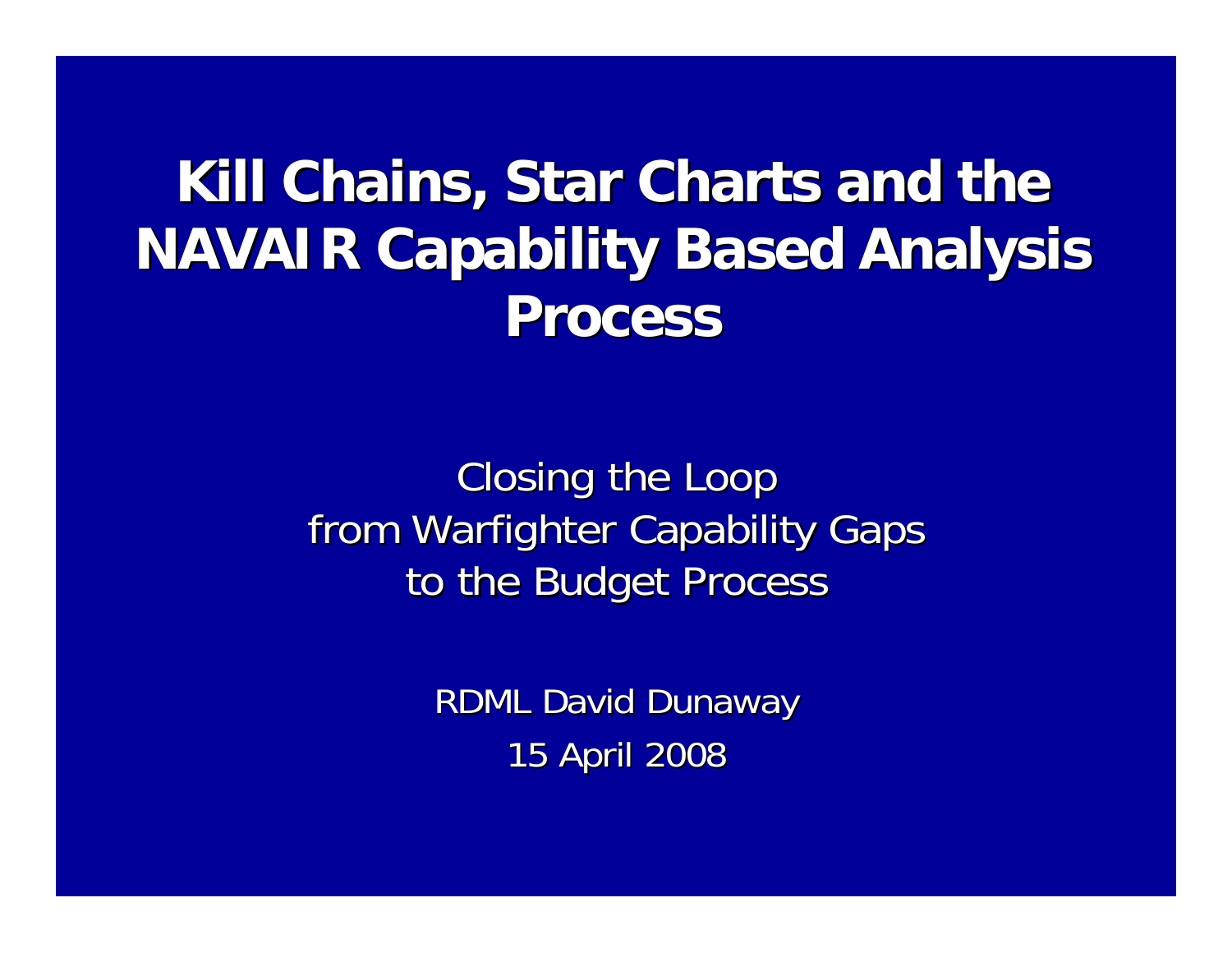



## **Closing the Loop Closing the Loop**

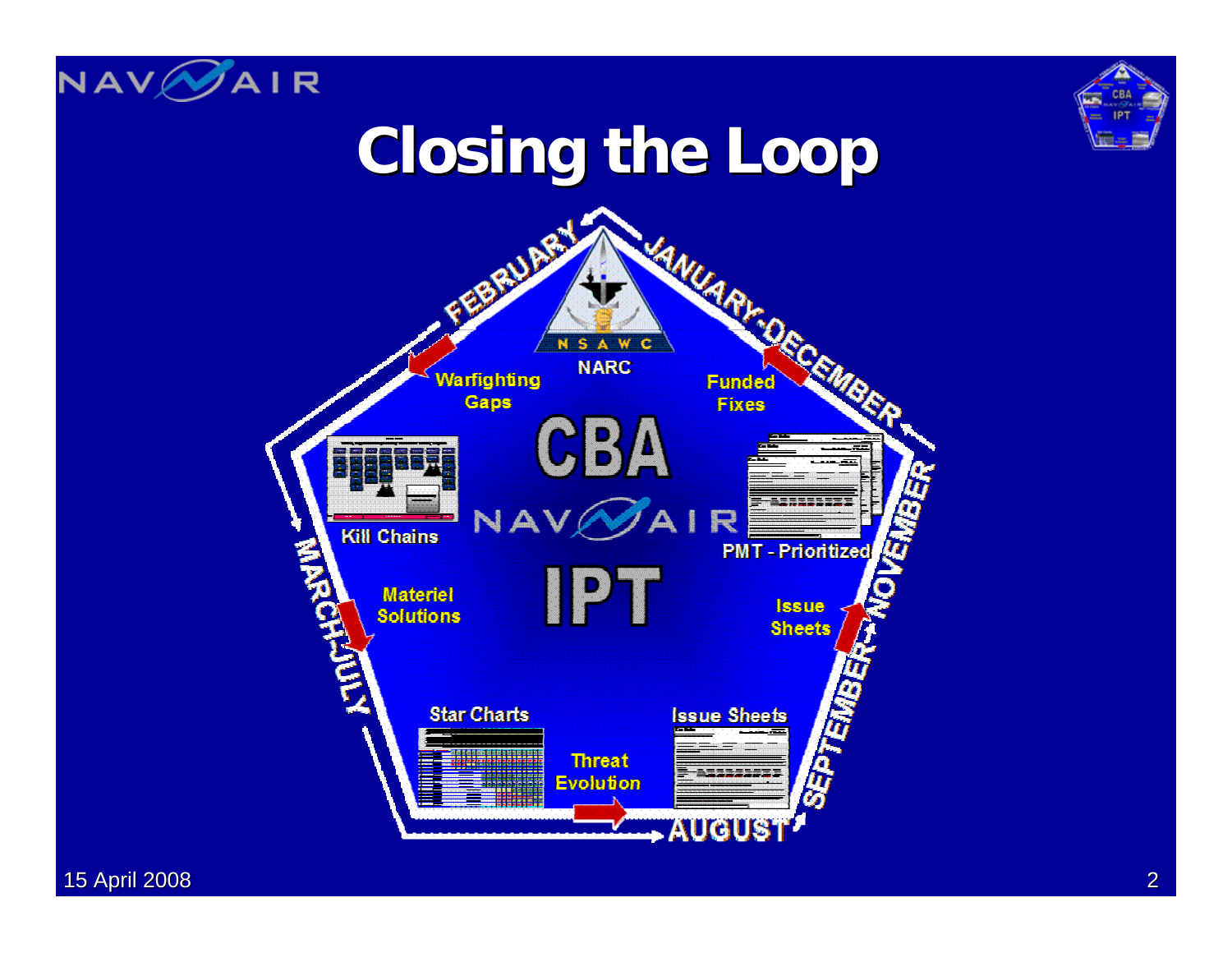

## **Outline Outline**



- $\bullet$ • Capability Based Analysis IPT
- $\bullet$ • Naval Aviation Requirements Conference
- $\bullet$ • Kill Chains
- $\bullet$ • Star Charts
- $\bullet$ • Issue Sheets
- $\bullet$ **Summary**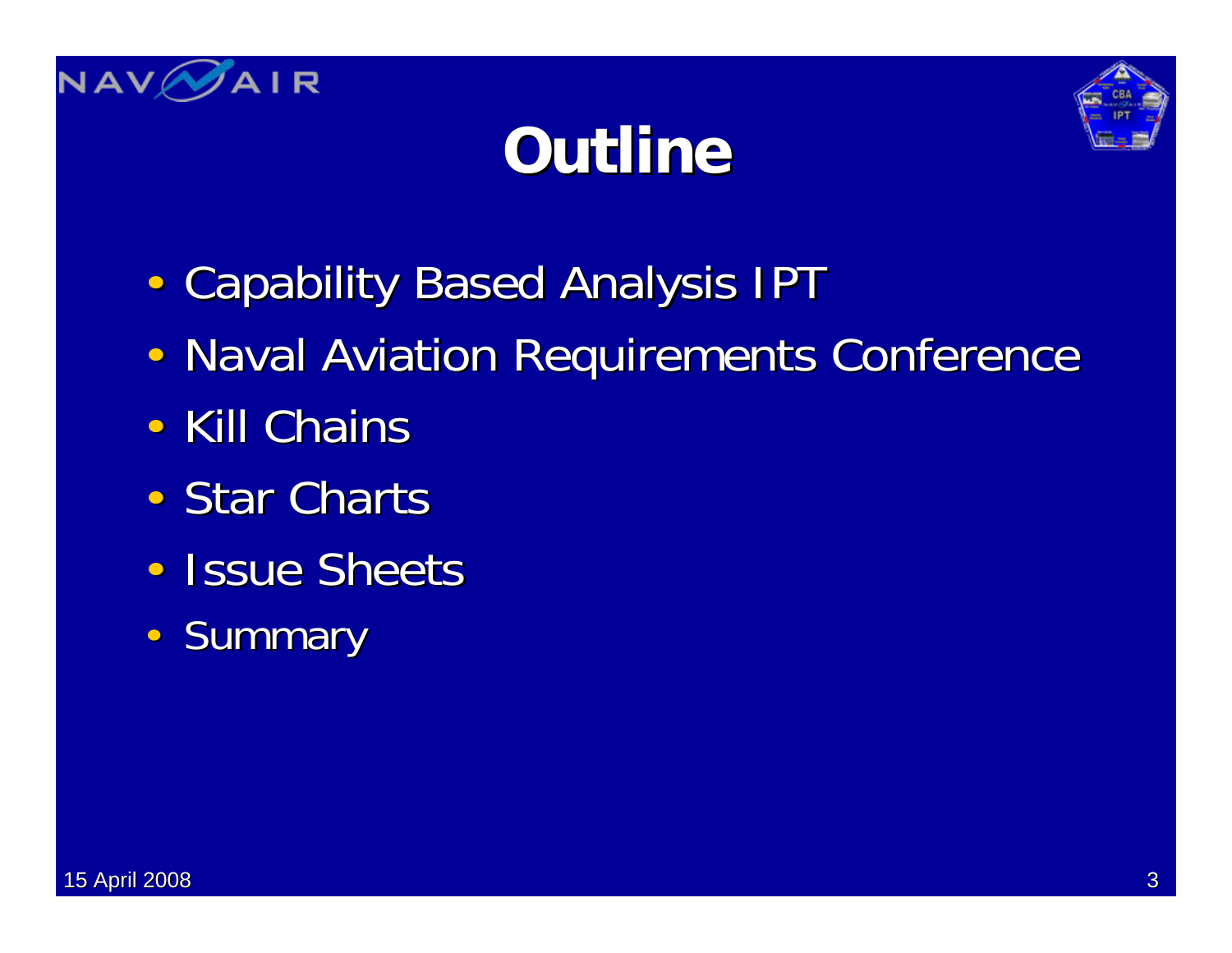#### NAV A I R **Capability Based Analysis IPT Capability Based Analysis IPT**





#### **NAVAIR Commander's Guidance 2007**

Future Capability Objective 1. - Deliver developmental programs on time and within budget Action 2. - Work with Naval Aviation stakeholders to develop a process that stabilizes our investment strategy and produces the highest degree of integrated warfighting capability and interoperability from the resources available

**Collaborative Systems Engineering Across the Acquisition Stovepipes**

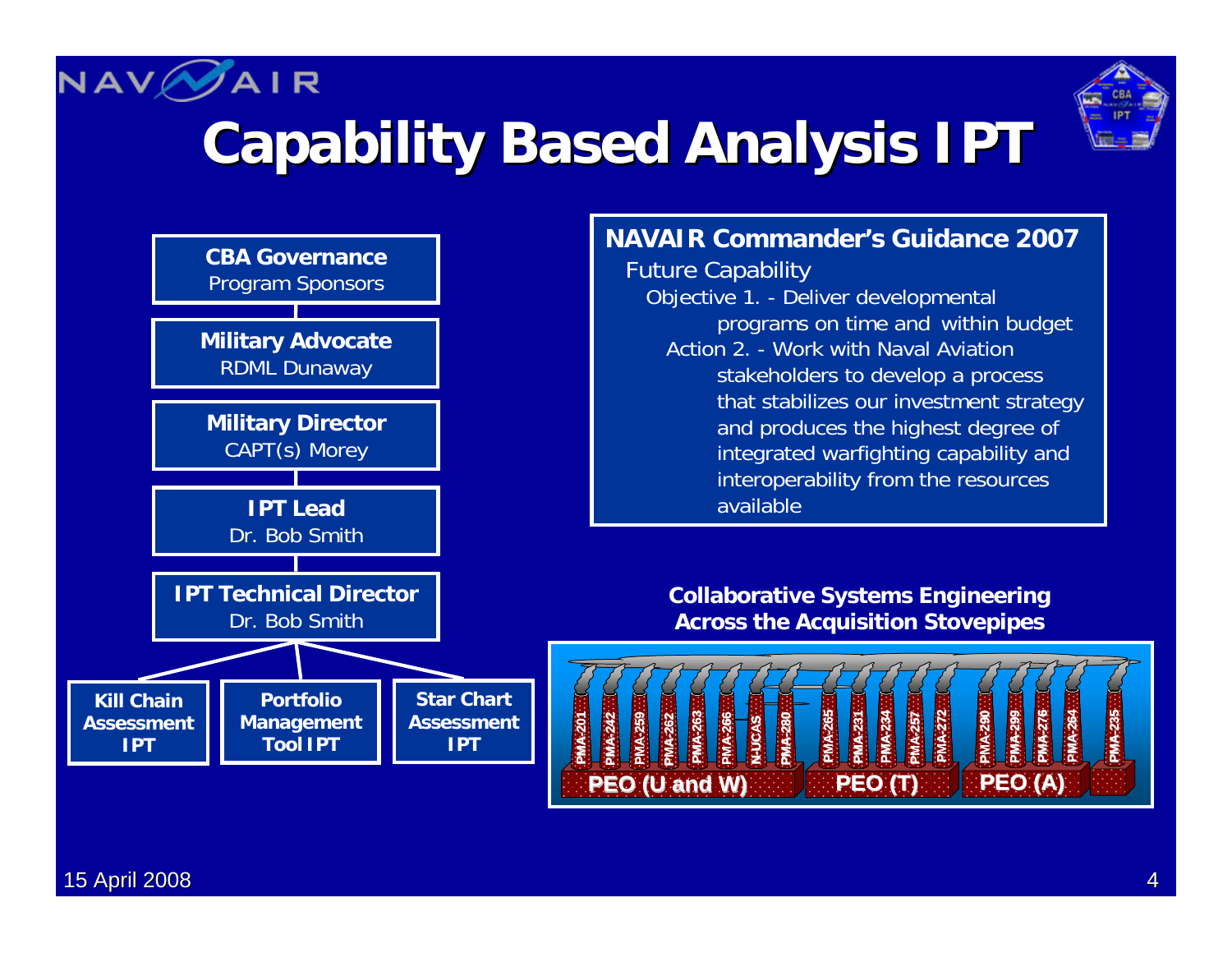



## **Naval Aviation Requirements Conference Conference**

- $\bullet$ • Warfighting Gaps identified by the Fleet
- $\bullet$ • Updated yearly
- $\bullet$ • Used to focus CBA IPT efforts
- $\bullet$ • CBA IPT's connection to the Fleet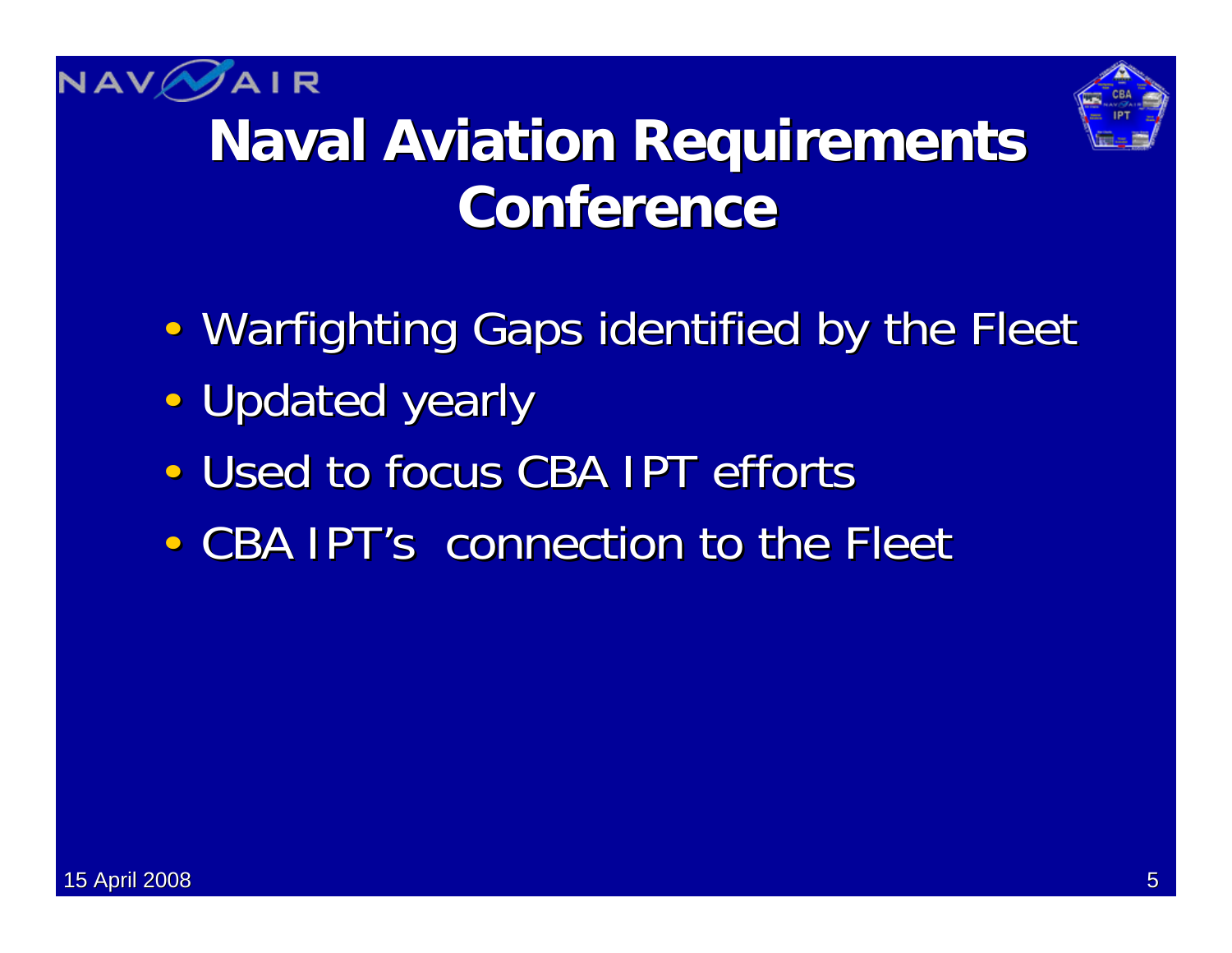





- Answers the Question "In the context of the Kill Chain Scenario and Fleet approved CONOPS,<br>does the capability exist to effective employ the<br>weapon against the target of interest?"
	- One weapon per Kill Chain
- Kill Chains DO NOT address
	- Inventory/Force Structure number of platforms, sensors, and weapons required
	- Capacity rate at which Kill Chains can be executed
	- Training proficiency at executing Kill Chains
- Kill Chains are archived in the Kill Chain Database Tool
	- Web based application hosted on SIPRNET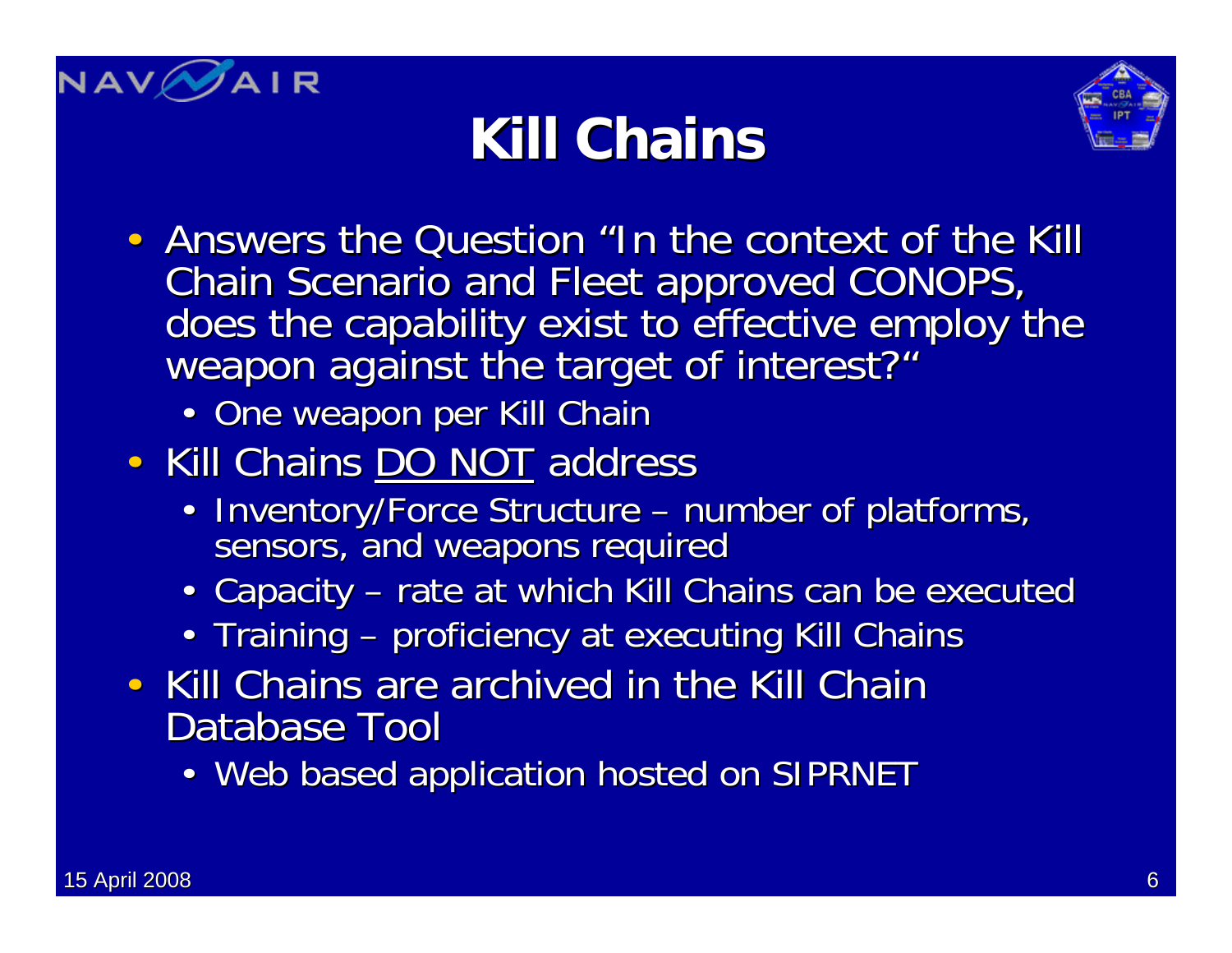#### NAVE **AIR Kill Chain Functions Kill Chain Functions**



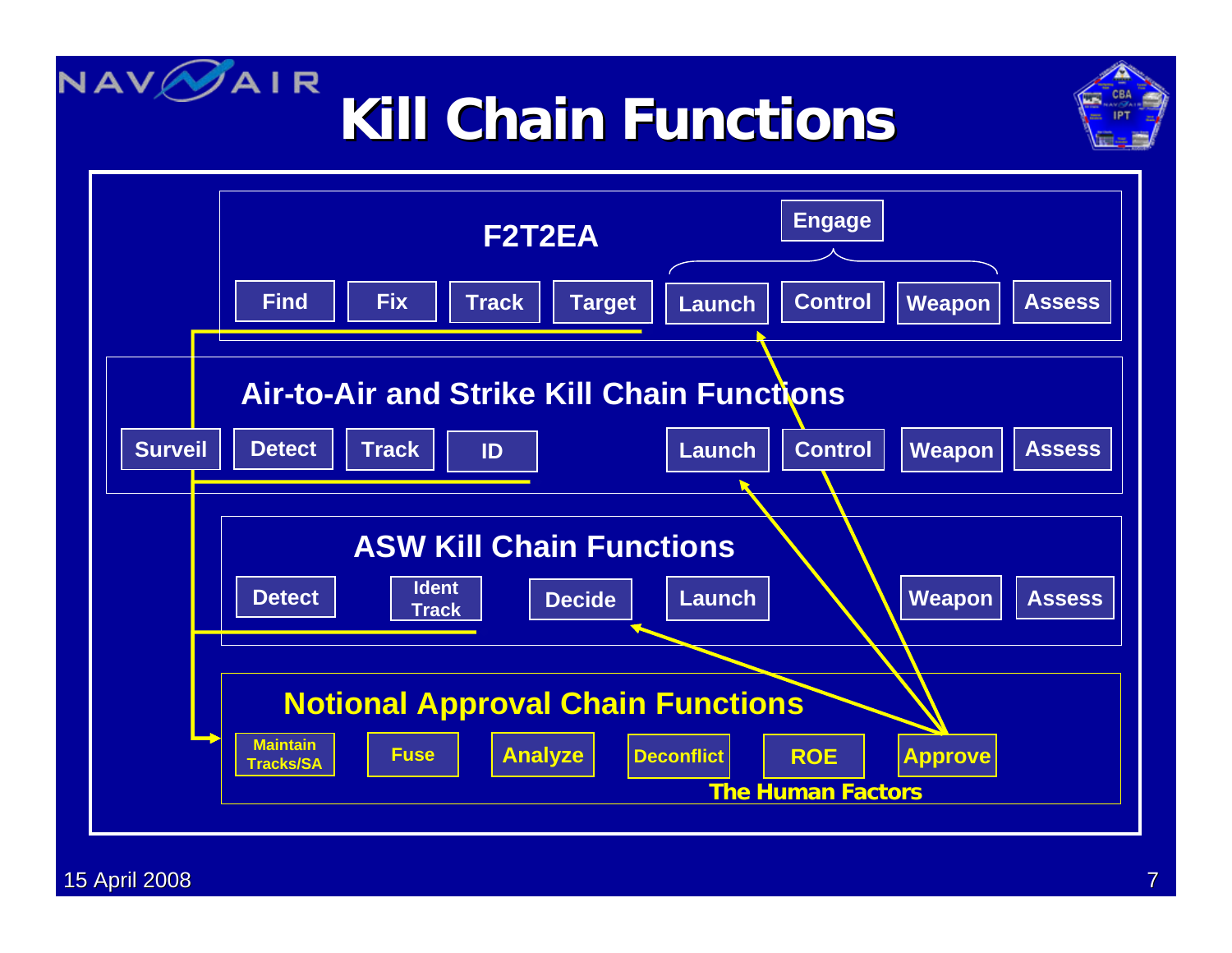

## **Notional Kill Chain Notional Kill Chain**



SuW 2015

MCO-X, Medium Combatant, SAMs, 90% Theater Weather, Harpoon 3

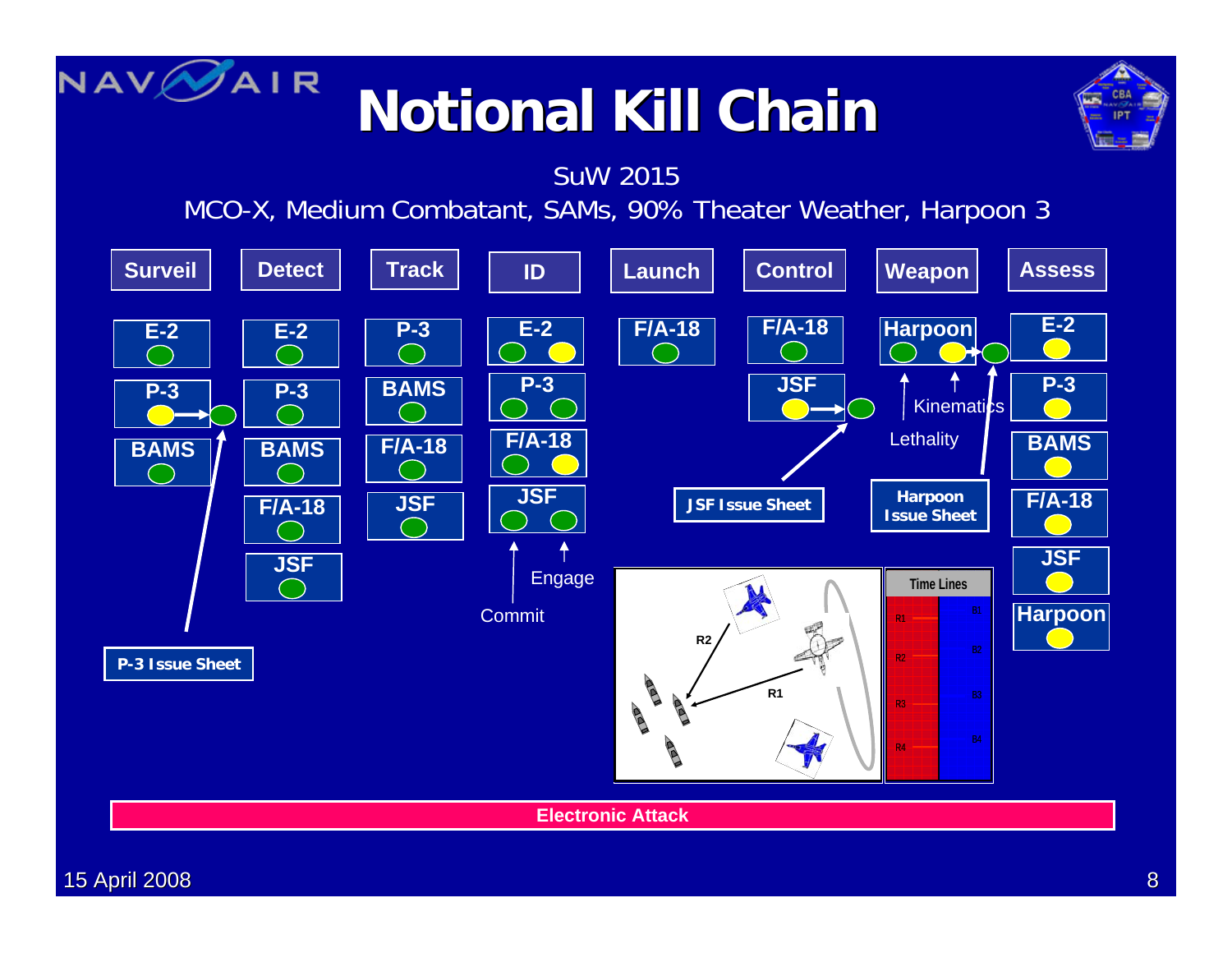# **Kill Chain Scoring**





Interoperability – Capability of the links between platforms **DFull OPartial ONone** 

15 April 2008  $\,$  .  $\,$  .  $\,$  .  $\,$  .  $\,$  .  $\,$  .  $\,$  .  $\,$  .  $\,$  .  $\,$  .  $\,$  .  $\,$  .  $\,$  .  $\,$  .  $\,$  .  $\,$  .  $\,$  .  $\,$  .  $\,$  .  $\,$  .  $\,$  .  $\,$  .  $\,$  .  $\,$  .  $\,$  .  $\,$  .  $\,$  .  $\,$  .  $\,$  .  $\,$ 

NAV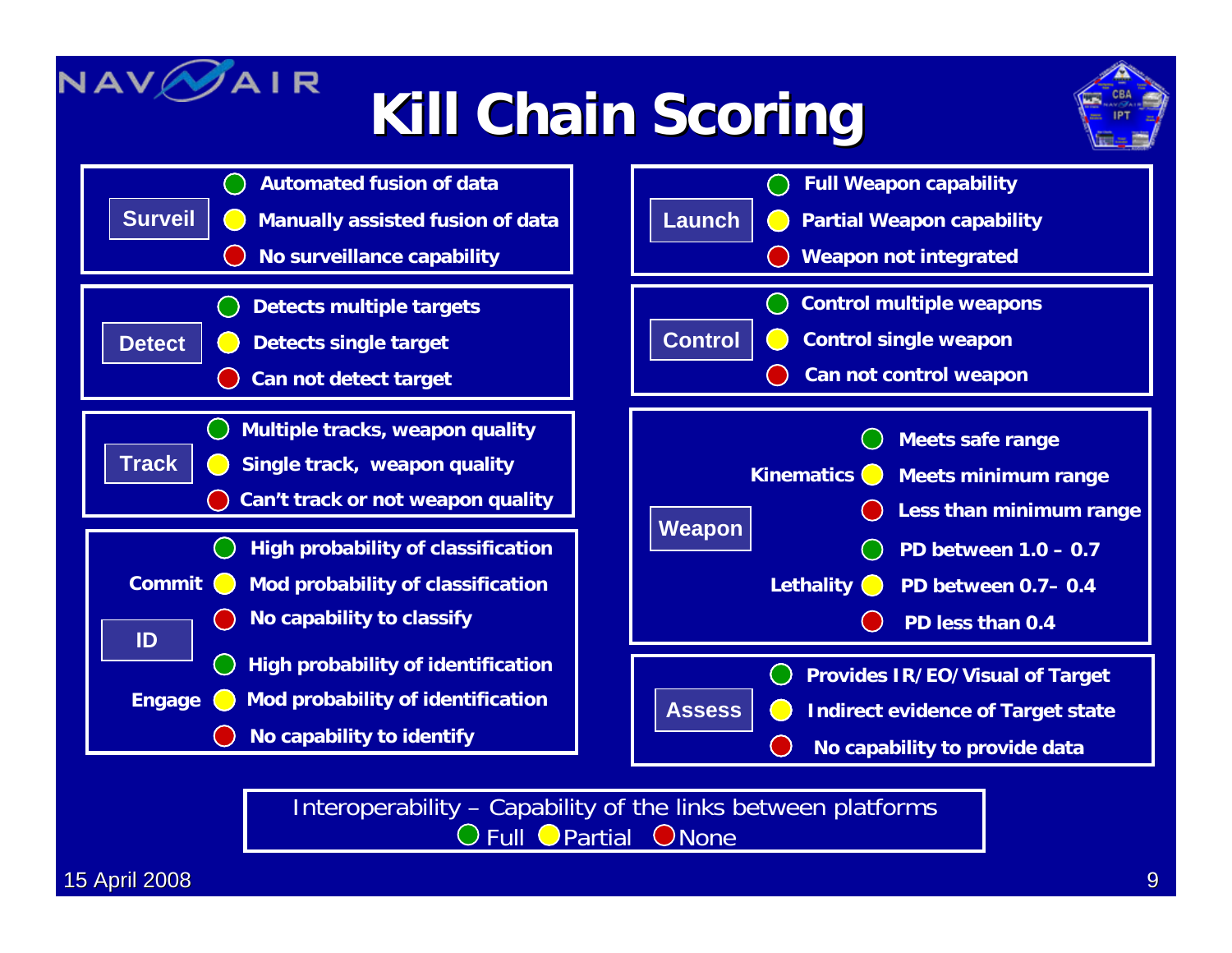![](_page_9_Picture_0.jpeg)

### **Star Charts**

![](_page_9_Picture_2.jpeg)

#### **A time domain capability assessment picture A time domain capability assessment picture**

- $\bullet$ Graphical representation of Blue vs. Red capability vs. time
- Answer the question "For a broad spectrum of missions, how robust is our acquisition plan for platforms, sensors, and weapons as the threat systems evolve?"
- Provide data to facilitate investment decisions in future technologies to mitigate advances in threat capabilities
- Star Charts DO NOT address
	- $\bullet$ Inventory/Force Structure – number of platforms, sensors, and weapons required
	- Training proficiency at executing Kill Chains
	- All Naval Mission areas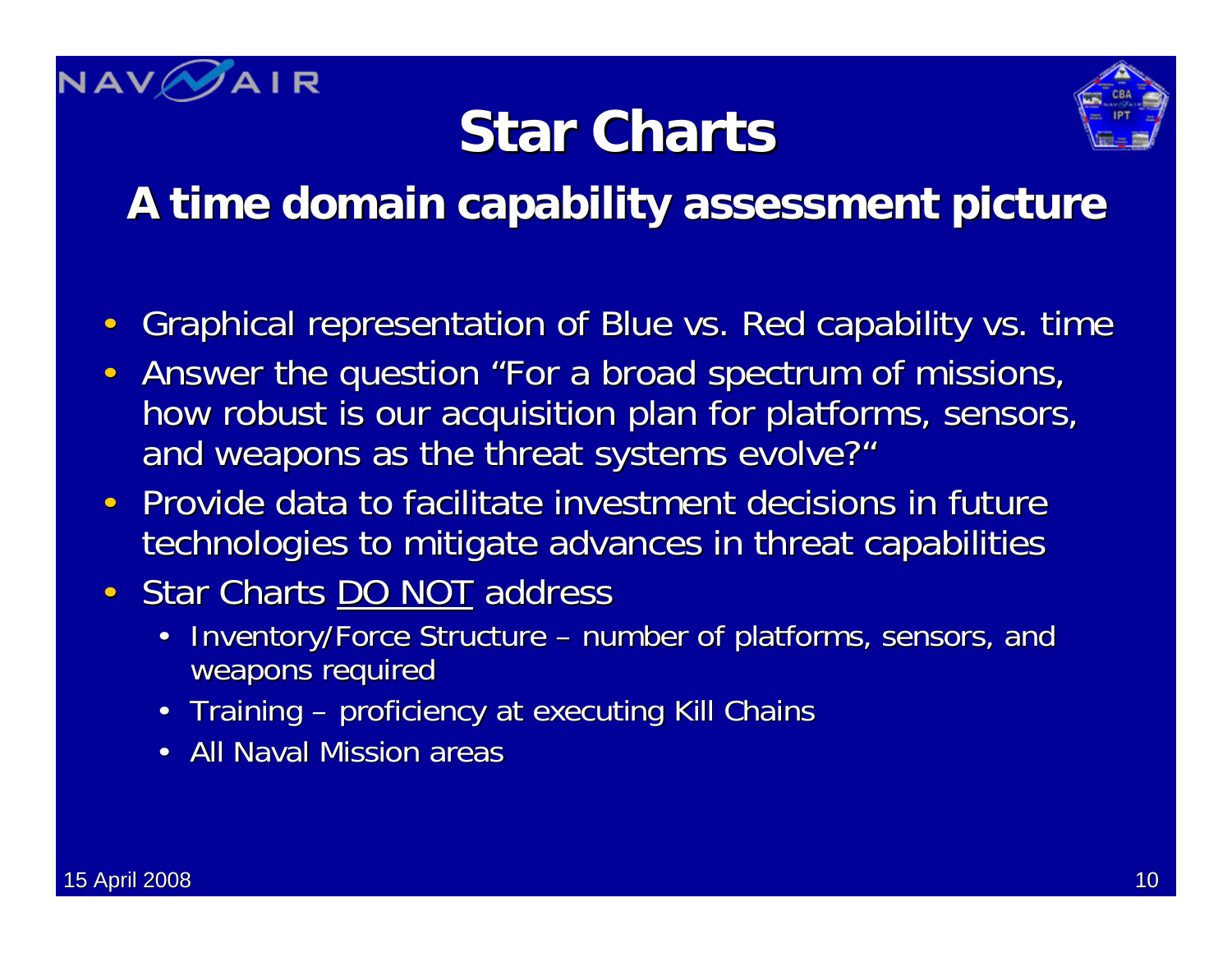![](_page_10_Picture_0.jpeg)

#### **Notional Star Chart Notional Star Chart**

![](_page_10_Picture_2.jpeg)

![](_page_10_Figure_3.jpeg)

![](_page_10_Figure_4.jpeg)

15 April 2008 15 April 2008 11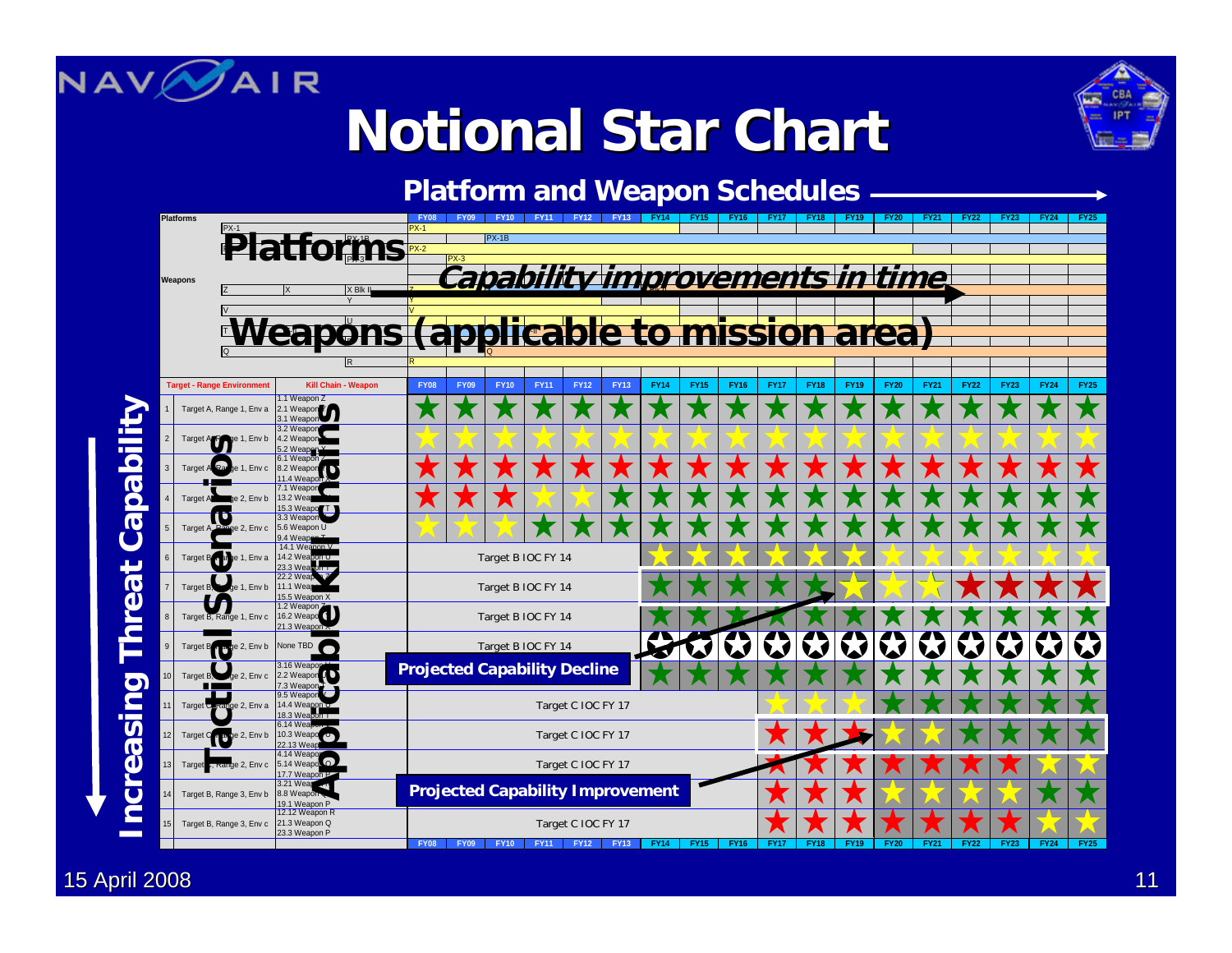![](_page_11_Picture_0.jpeg)

![](_page_11_Picture_1.jpeg)

### **Star Chart Scoring**

#### **Background**

![](_page_11_Picture_4.jpeg)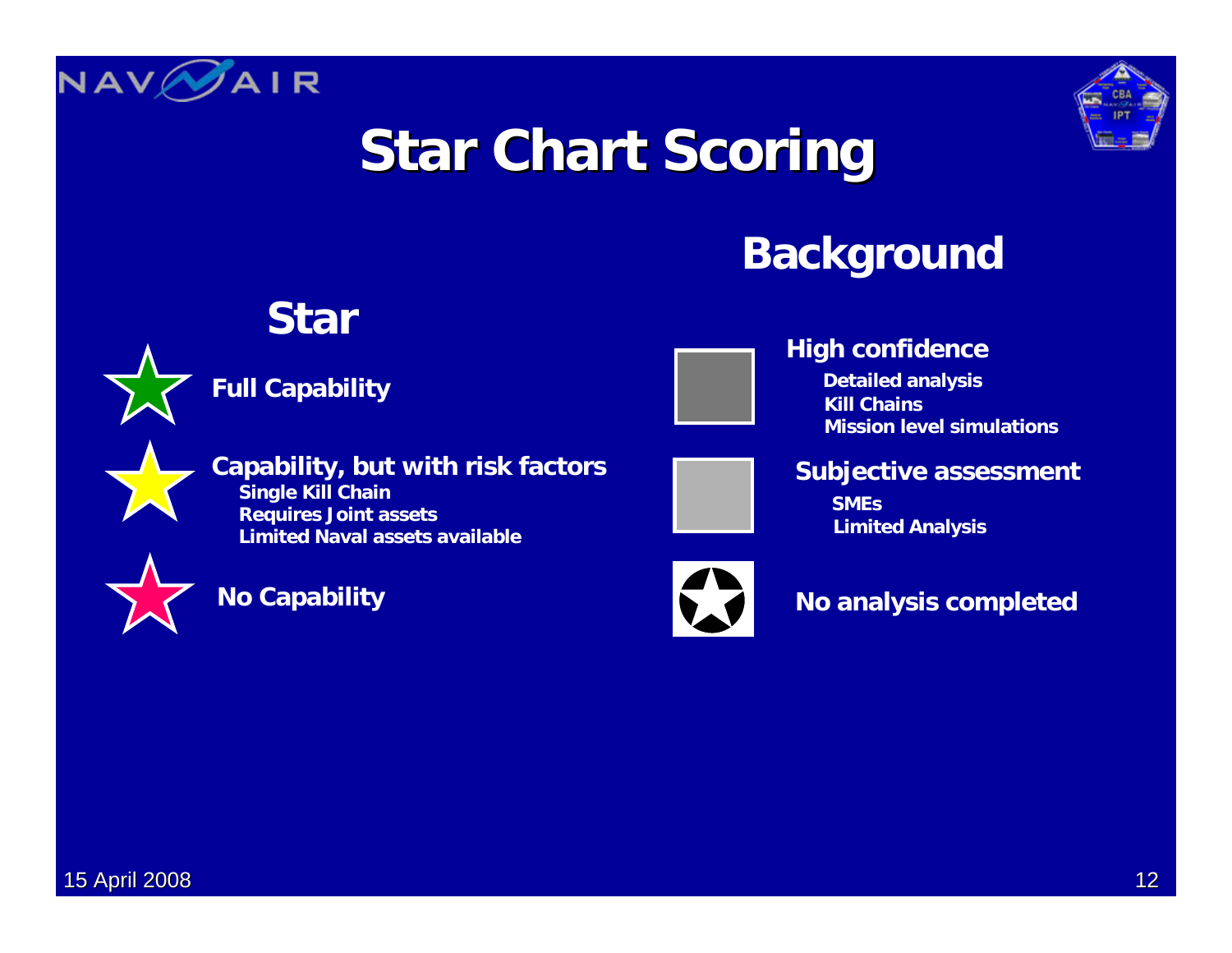![](_page_12_Picture_0.jpeg)

#### **Issue Sheets Issue Sheets**

![](_page_12_Figure_2.jpeg)

- $\bullet$ Generated by the PMAs
- $\bullet$ Normal Program day-to-day care and feeding
- •**Vertically aligned**

![](_page_12_Figure_6.jpeg)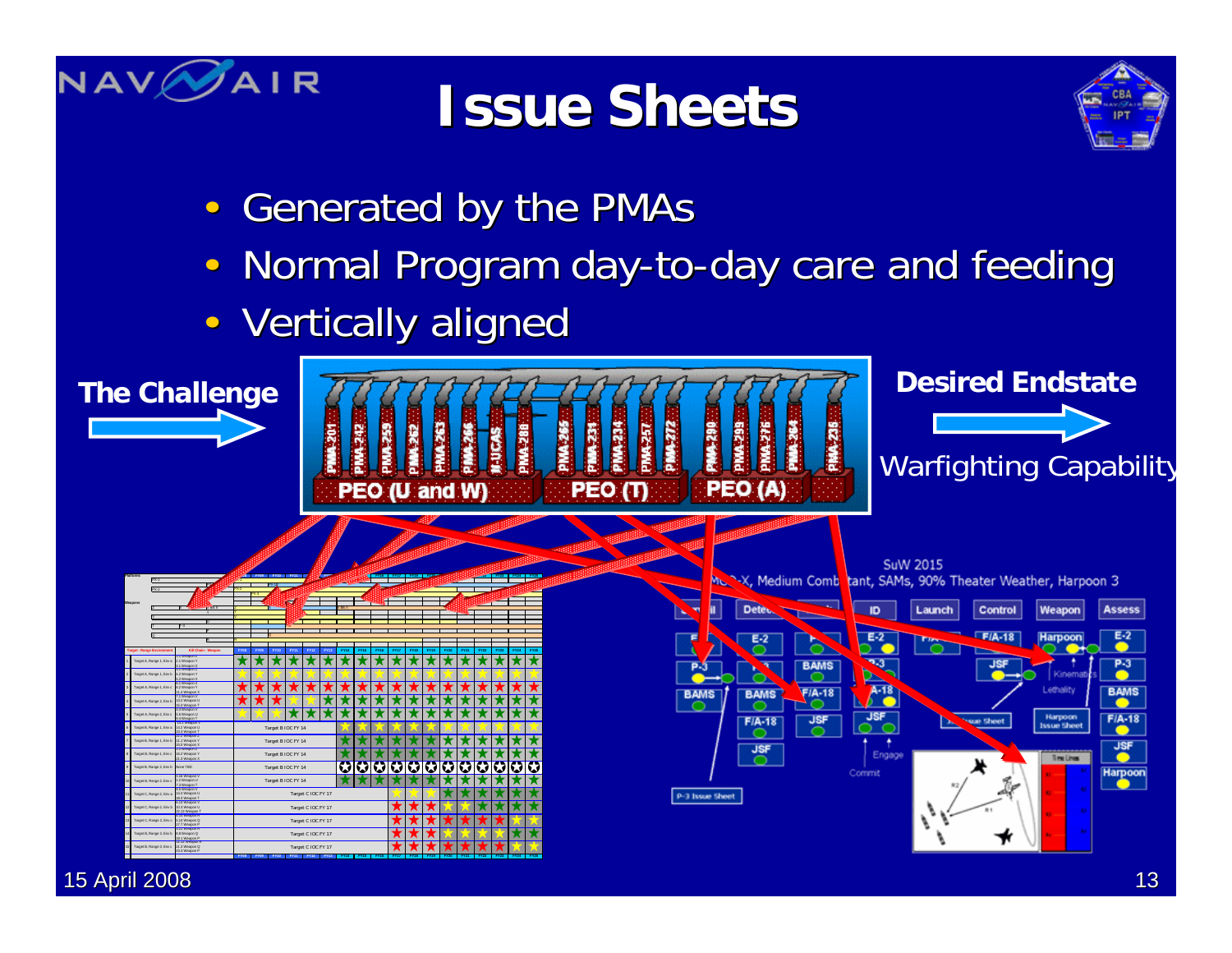![](_page_13_Picture_0.jpeg)

![](_page_13_Picture_1.jpeg)

### **Summary Summary**

- Program acquisition process is defined by law
	- Results in stove piped developments
- The Challenge string legacy and new/future platforms, sensors, weapons and data links into warfighting capabilities
- Capability Based Analysis using Kill Chain Analysis and Star Chart Assessments is a systematic and technically rigorous process to meet this challenge